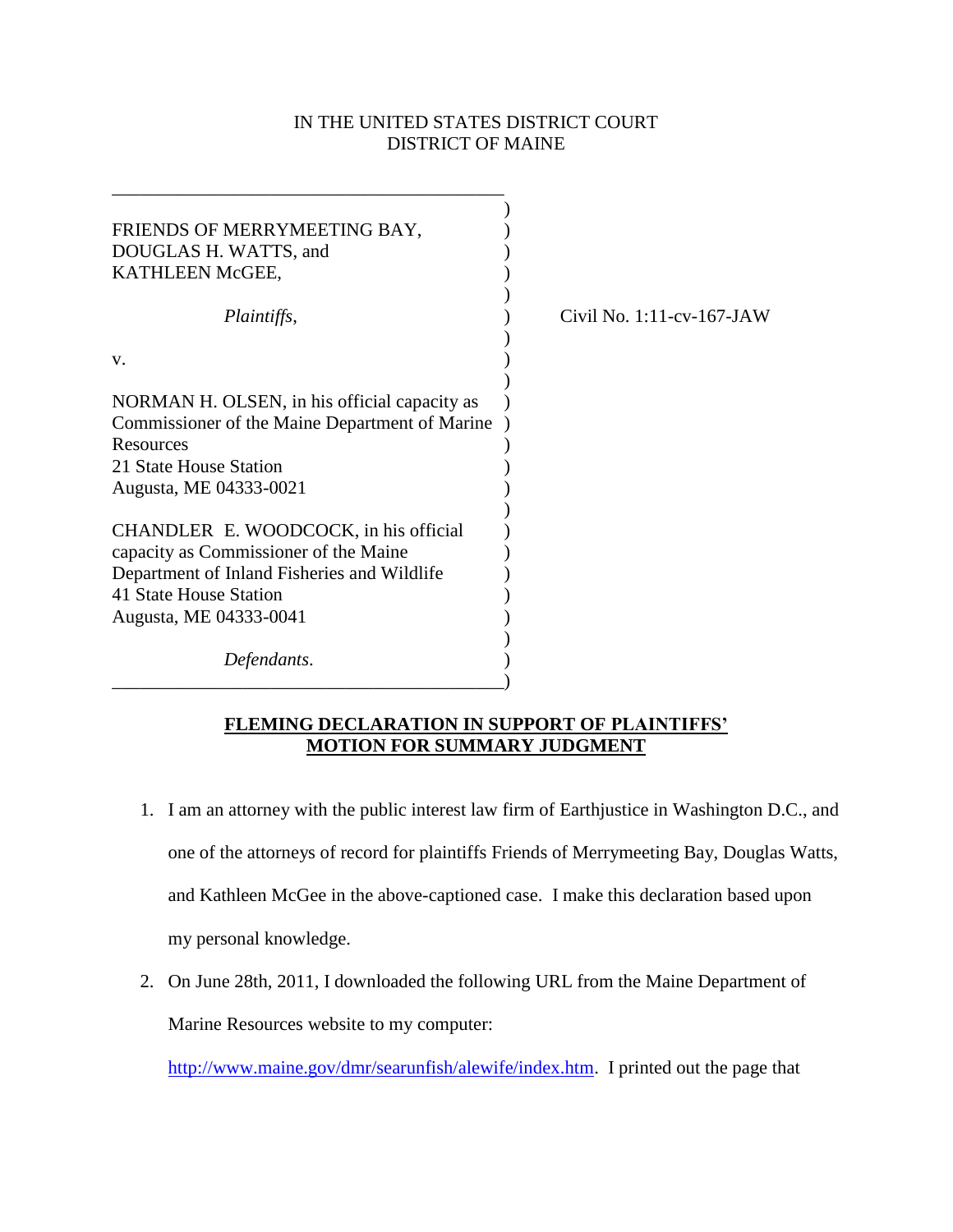appeared, which was an accurate depiction of the web page that appeared on my computer. A true and accurate copy of that printed page is attached hereto as Exhibit A ("Maine River Herring Fact Sheet").

3. On June 28th, 2011, I downloaded the following URL from the United States Fish and Wildlife Service ("USFWS") website to my computer:

[http://www.fws.gov/GOMCP/pdfs/alewife%20fact%20sheet.pdf.](http://www.fws.gov/GOMCP/pdfs/alewife%20fact%20sheet.pdf) I printed out the page that appeared entitled "All About Maine Alewives," which was an accurate depiction of the web page that appeared on my computer. A true and accurate copy of that printed page is attached hereto as Exhibit B ("Maine Alewives Fact Sheet")

4. On June 28th, 2011, I downloaded the following URL from the National Marine Fisheries Service ("NMFS") website to my computer:

[http://www.nmfs.noaa.gov/pr/pdfs/species/riverherring\\_detailed.pdf.](http://www.nmfs.noaa.gov/pr/pdfs/species/riverherring_detailed.pdf) I printed out the page that appeared, which was an accurate depiction of the web page that appeared on my computer. A true and accurate copy of that printed page is attached hereto as Exhibit C. ("Species of Concern - River Herring")

- 5. Attached hereto as Exhibit D is a true and correct copy of the "Order of Approval" of the International Joint Commission, dated November 9, 1915.
- 6. On June 28th, 2011, I downloaded the following URL from the International Joint Commission website to my computer:

[http://www.ijc.org/rel/boards/saint/saint2010ar.pdf.](http://www.ijc.org/rel/boards/saint/saint2010ar.pdf) I printed out the page that appeared, which was an accurate depiction of the web page that appeared on my computer. A true and accurate copy of that printed page is attached hereto as Exhibit E (the "Annual Report 2010" submitted by the International St. Croix River Watershed Board to the IJC).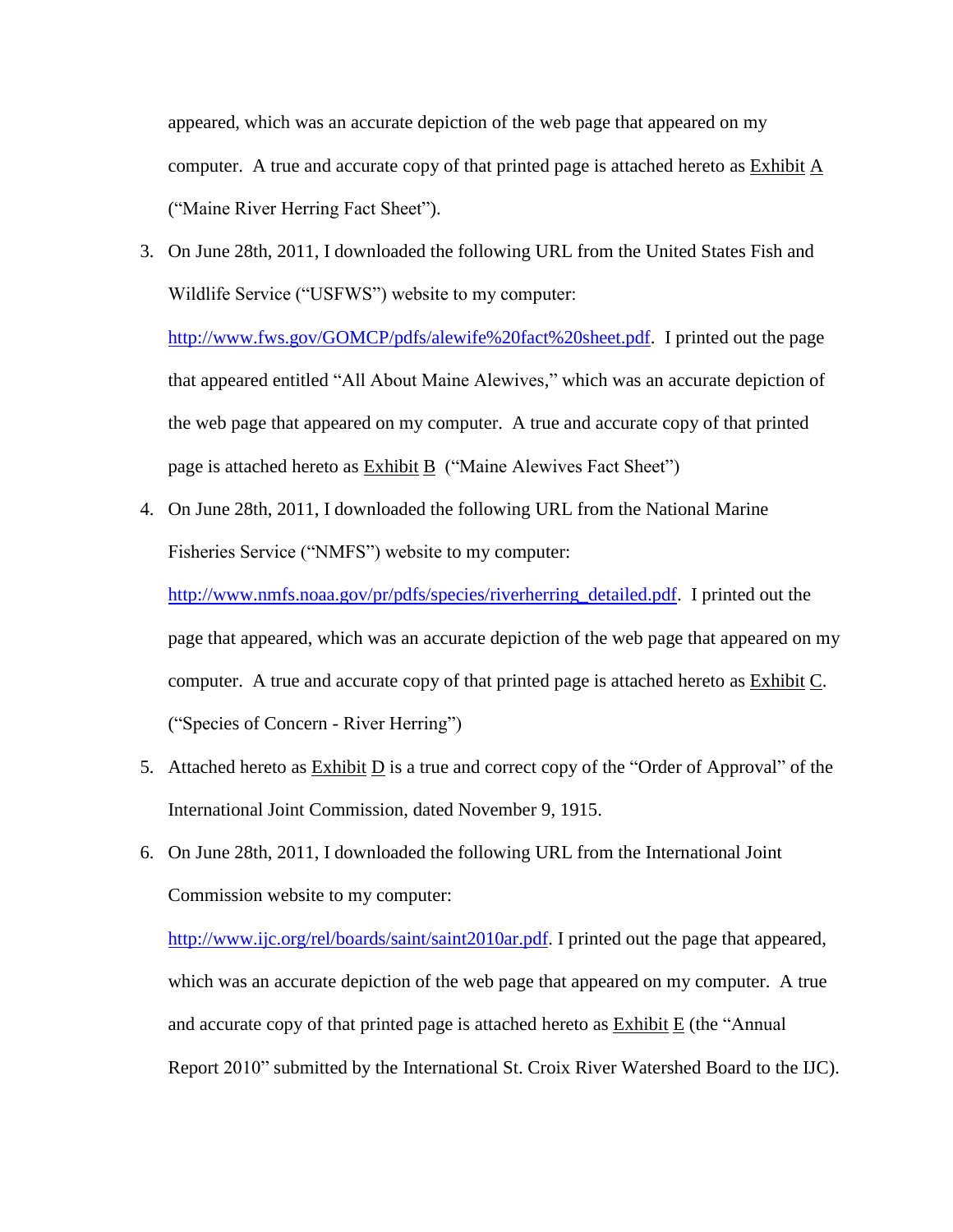- 7. On June 28, 2011, I downloaded the following URL from the International Joint Commission to my computer: [http://www.ijc.org/rel/boards/saint/watershed\\_report.pdf.](http://www.ijc.org/rel/boards/saint/watershed_report.pdf) I printed out the page that appeared, which was an accurate depiction of the web page that appeared on my computer. A true an accurate copy of that printed page is attached hereto as Exhibit F ("St. Croix River: State of the Watershed Report").
- 8. Attached hereto as Exhibit G is a true and correct copy of the Memorandum of Understanding Blocking access of sea-run alewives into the Grand Falls Flowage at the Grand Falls Dam fishway; A joint agreement of the State of Maine Department of Inland Fisheries and Wildlife, The State of Maine Department of Marine Resources Bureau of Sea-Run Fisheries and Habitats, and Domtar (2010), signed by the parties on or before August 10, 2010 ("Memorandum of Understanding").
- 9. On June 28th, 2011, I downloaded the following URL to my computer: http:/[/www.maine.gov/dmr/searunfish/reports/stcroixalewifeflagg07.pdf.](http://www.maine.gov/dmr/searunfish/reports/stcroixalewifeflagg07.pdf) I printed out the page that appeared which was an accurate depiction of the web page that appeared on my computer. A true and accurate copy of that printed page is attached hereto as **Exhibit** H (Lewis N. Flagg. 2007. Historical and Current Distribution and Abundance of the Anadromous Alewife (*Alosa pseudoharengus)* in the St Croix River. Atlantic Salmon Commission).
- 10. On June 28th, 2011, I downloaded the following URL from the Maine Department of Marine Resources website to my computer:

[http://www.maine.gov/dmr/searunfish/reports/lakegeorge04.pdf.](http://www.maine.gov/dmr/searunfish/reports/lakegeorge04.pdf) I printed out the page that appeared which was an accurate depiction of the web page that appeared on my computer. A true and accurate copy of that printed page is attached hereto as Exhibit I.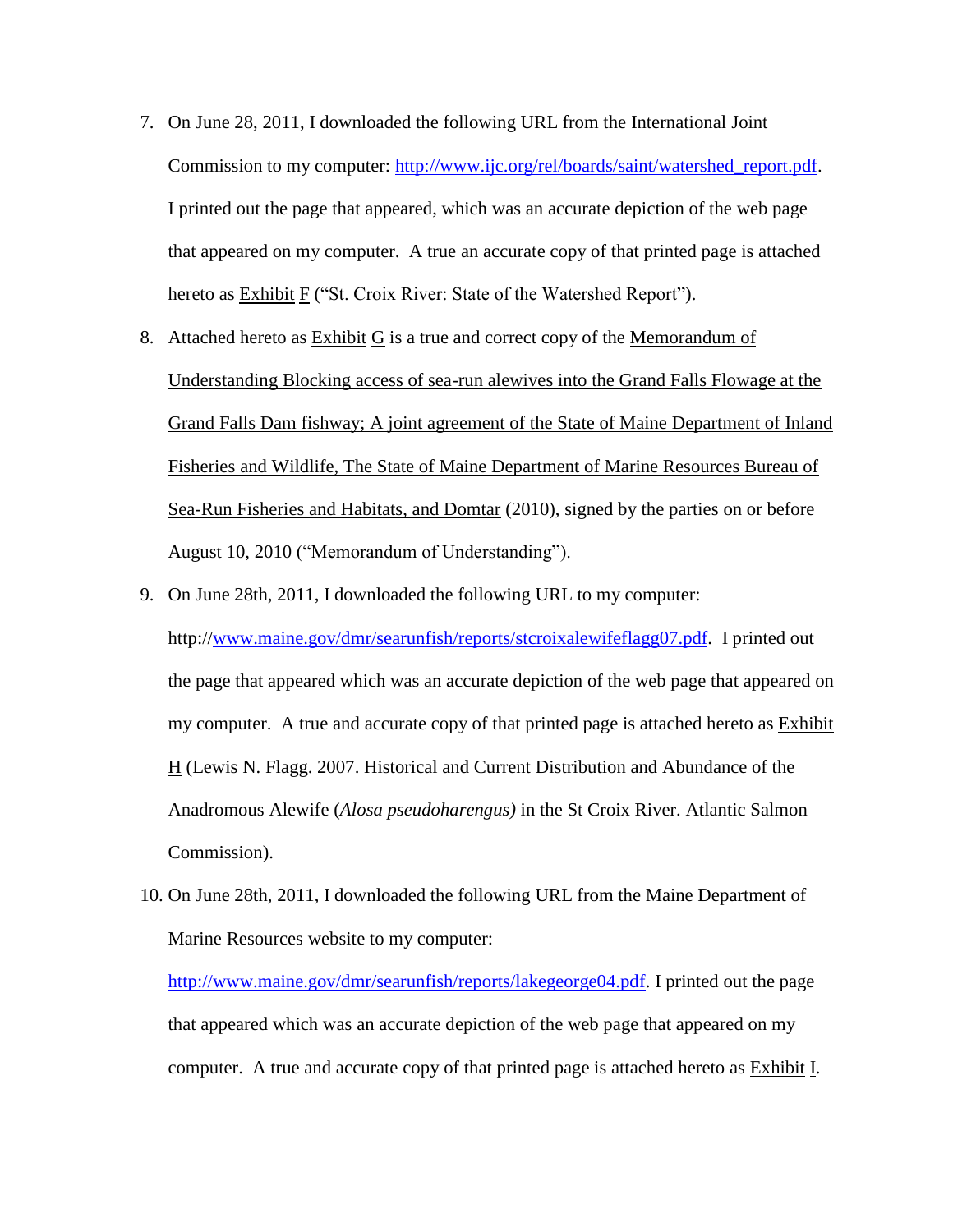(Kircheis, et al., *Analysis of Impacts Related to the Introduction of Anadromous Alewives Into a Small Freshwater Lake in Central Maine*, USA, (2002, revised 2004)).

11. On June 28th, 2011, I downloaded the following URL from the Maine Department of Marine Resources website to my computer:

[http://www.maine.gov/dmr/searunfish/reports/stcroixalewifebass06.pdf.](http://www.maine.gov/dmr/searunfish/reports/stcroixalewifebass06.pdf) I printed out the page that appeared, which was an accurate depiction of the web page that appeared on my computer. A true and accurate copy of that printed page is attached hereto as Exhibit J ("Maine Rivers Two Reports on Alewives in the St. Croix River").

- 12. Attached hereto as Exhibit K is a true and correct copy of *An Act to Restore Diadromous Fish in the St. Croix River* ("2008 Alewife Law"). ME Pub. Law Ch. 587, 123rd Legislature; 12 M.R.S.A. §6134(2) (2008) ("Alewife Law").
- 13. Attached hereto as Exhibit L is a true and correct copy of the Board of Environmental Protection *Finding of Facts and Order On Appeal* in the Matter of S.D. Warren Company Water Quality Certification, #L-19713-33-E-N, (October 2, 2003).
- 14. On June 30, 2011, I downloaded the following URL from the NOAA website to my computer: [http://response.restoration.noaa.gov/book\\_shelf/475\\_crc\\_state\\_ME.pdf.](http://response.restoration.noaa.gov/book_shelf/475_crc_state_ME.pdf) I printed out the page that appeared, which was an accurate depiction of the web page that appeared on my computer. A true and accurate copy of that printed page is attached hereto as Exhibit M.
- 15. Attached hereto as Exhibit N is a true and correct copy of Saunders, et al., *Maine's Diadromous Fish Community: Past, Present, and Implications for Atlantic Salmon Recover.* 2006. Fisheries 31(11):537-47.